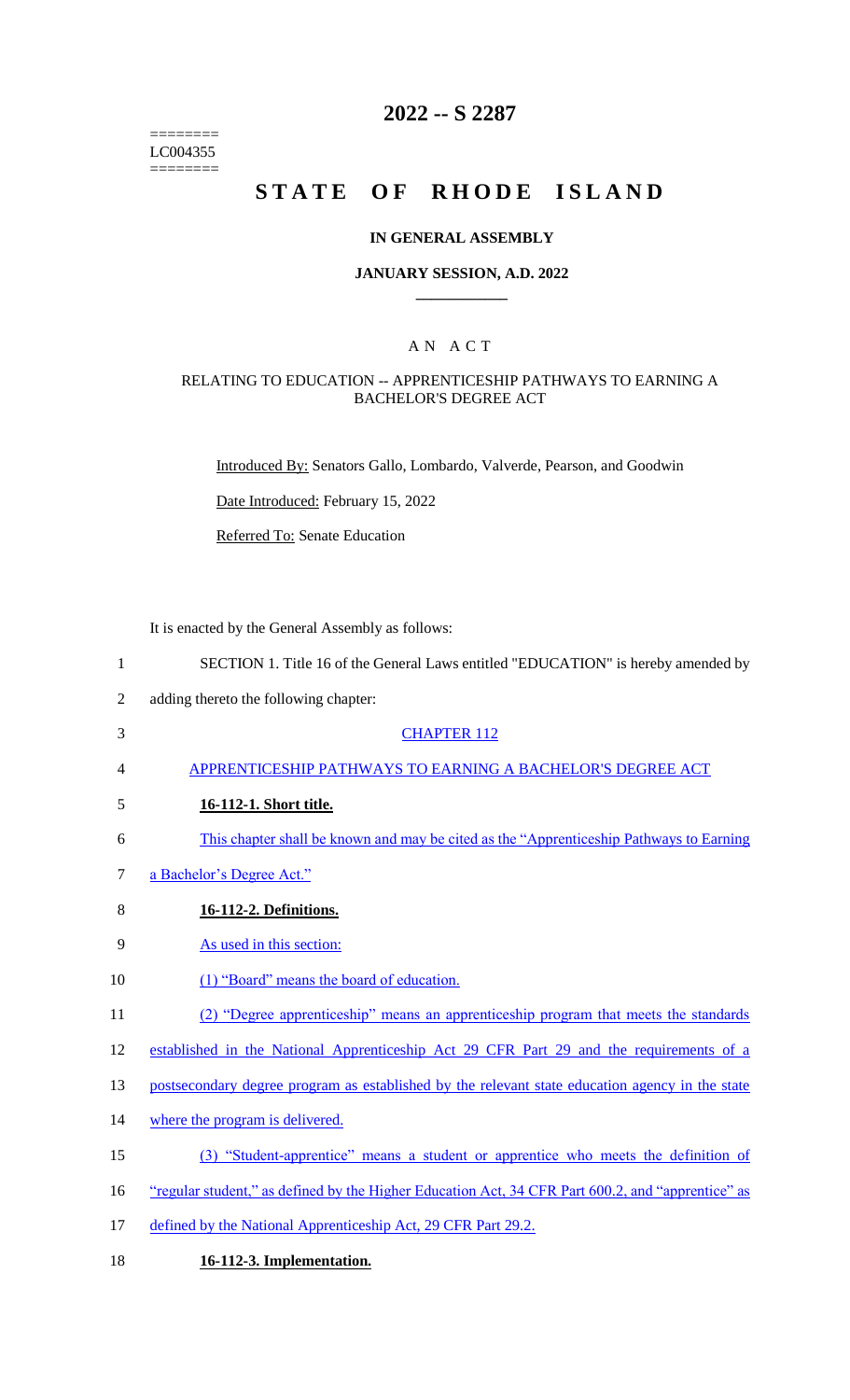(a) The board of education shall adopt policies or regulations establishing nontraditional pathways to earning a bachelor's degree at state public higher education institutions in the state through the inclusion of credits earned through apprenticeships. (b) The board shall convene a workgroup, including, but not limited to, representatives 5 from the department of labor and training, the office of the postsecondary commissioner, public higher education institutions, the state apprenticeship council, and the construction trades. The purpose of the workgroup is to consider and advise the board in the development of degree apprenticeship policies or regulations for nontraditional pathways to earning a bachelor's degree. The policies or regulations shall include, but not be limited to: (1) The subject areas in which a student-apprentice may earn a bachelor's degree through 11 a nontraditional pathway, with a greater priority given to subject areas that have both a low 12 completion rate and a hiring need by employers existing in the state; (2) The form and manner in which apprenticeships may be registered with the department 14 of labor and training and the board of education for inclusion in a nontraditional pathway to earning 15 a bachelor's degree, including through public-private partnerships or an application process; (3) The minimum requirements that apprenticeships in each subject area shall meet to be 17 registered as an apprenticeship with the department of labor and training and the board of education; 18 (4) The number of credits a student may earn through a registered apprenticeship in each **subject area;**  (5) The development of clear guidelines distinguishing credit-bearing and non-credit- bearing courses including, but not limited to, standardizing the process of assigning credit to courses; and (6) The requirements for successful completion of a registered apprenticeship in each 24 subject area, including, but not limited to, the minimum number of hours of work and the level of demonstrated proficiency required in the subject area. **16-112-4. Reporting.**  The board shall provide the governor, the president of the senate, and the speaker of the 28 house of representatives an implementation plan for the apprenticeship pathways to earning a 29 bachelor's degree act, which shall include a start date of August 1, 2023. Such plan shall be presented no later than January 1, 2023. The board may create additional reporting requirements to focus on data collection for the purposes of program progress, goals, and participation. SECTION 2. This act shall take effect upon passage.

#### ======== LC004355

========